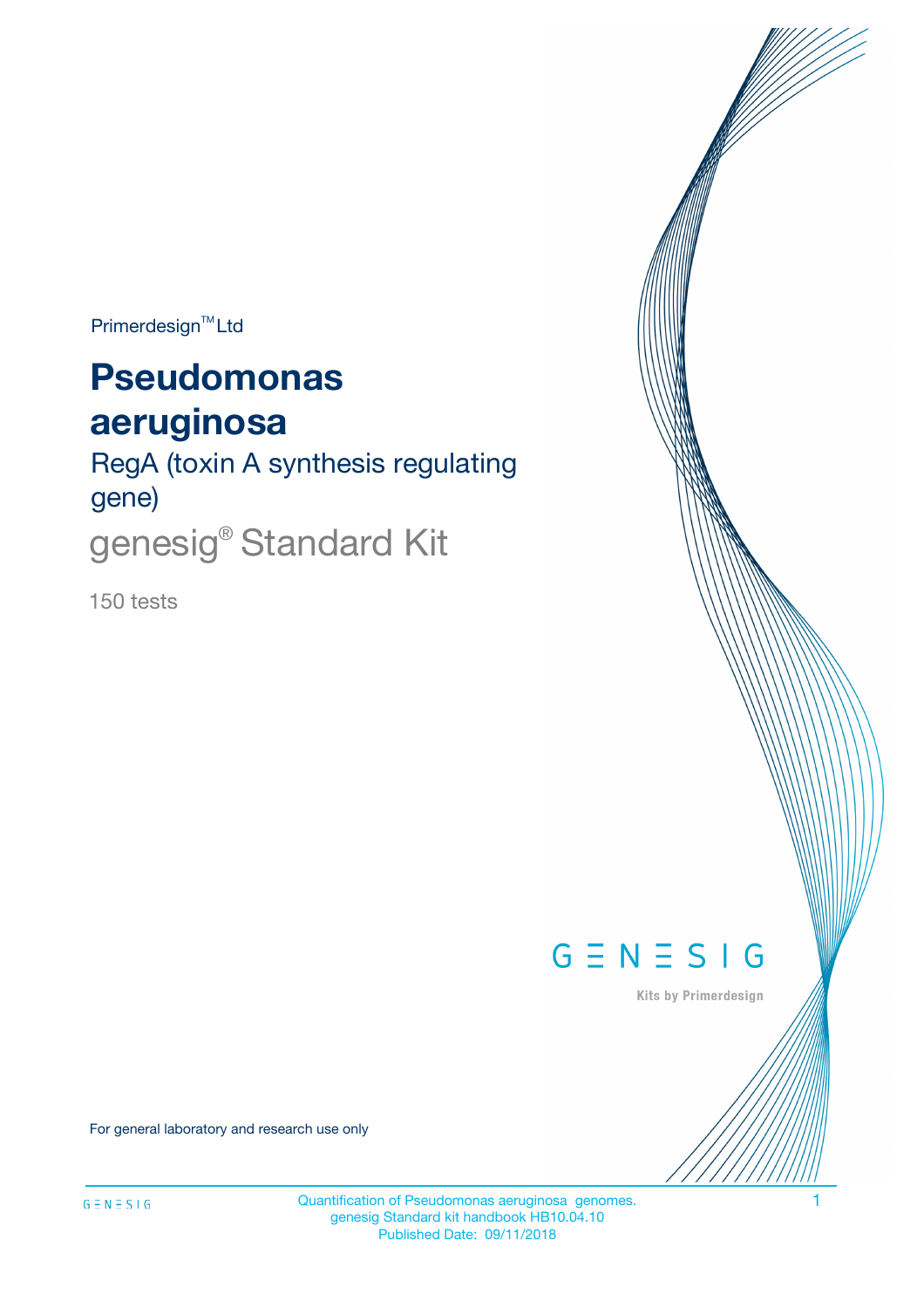### Introduction to Pseudomonas aeruginosa

Pseudomonas aeruginosa is a Gram-negative, aerobic, rod-shaped bacterium with unipolar motility. An opportunistic human pathogen, P. aeruginosa is also an opportunistic pathogen of plants. P. aeruginosa is the type species of the genus Pseudomonas (Migula 1894).

P. aeruginosa secretes a variety of pigments, including pyocyanin (blue-green), fluorescein (yellow-green and fluorescent, now also known as pyoverdin), and pyorubin (red-brown). King, Ward, and Raney developed Pseudomonas Agar P (aka King A media) for enhancing pyocyanin and pyorubin production and Pseudomonas Agar F (aka King B media) for enhancing fluorescein production.

P. aeruginosa is often preliminarily identified by its pearlescent appearance and grape-like odor in vitro. Definitive clinical identification of P. aeruginosa often includes identifying the production of both pyocyanin and fluorescein as well as its ability to grow at 42°C. P. aeruginosa is capable of growth in diesel and jet fuel, where it is known as a hydrocarbon utilizing microorganism, causing microbial corrosion. It creates dark gellish mats sometimes improperly called "algae" because of their appearance.

Although classified as an aerobic organism, P. aeruginosa is considered by many as a facultative anaerobe as it is well adapted to proliferate in conditions of partial or total oxygen depletion. This organism can achieve anaerobic growth with nitrate as a terminal electron acceptor, and in its absence it is also able to ferment arginine by substrate-level phosphorylation. Adaptation to microaerobic or anaerobic environments is essential for certain lifestyles of P. aeruginosa, like during lung infection in cystic fibrosis patients where thick layers of alginate surrounding bacterial mucoid cells can limit the diffusion of oxygen.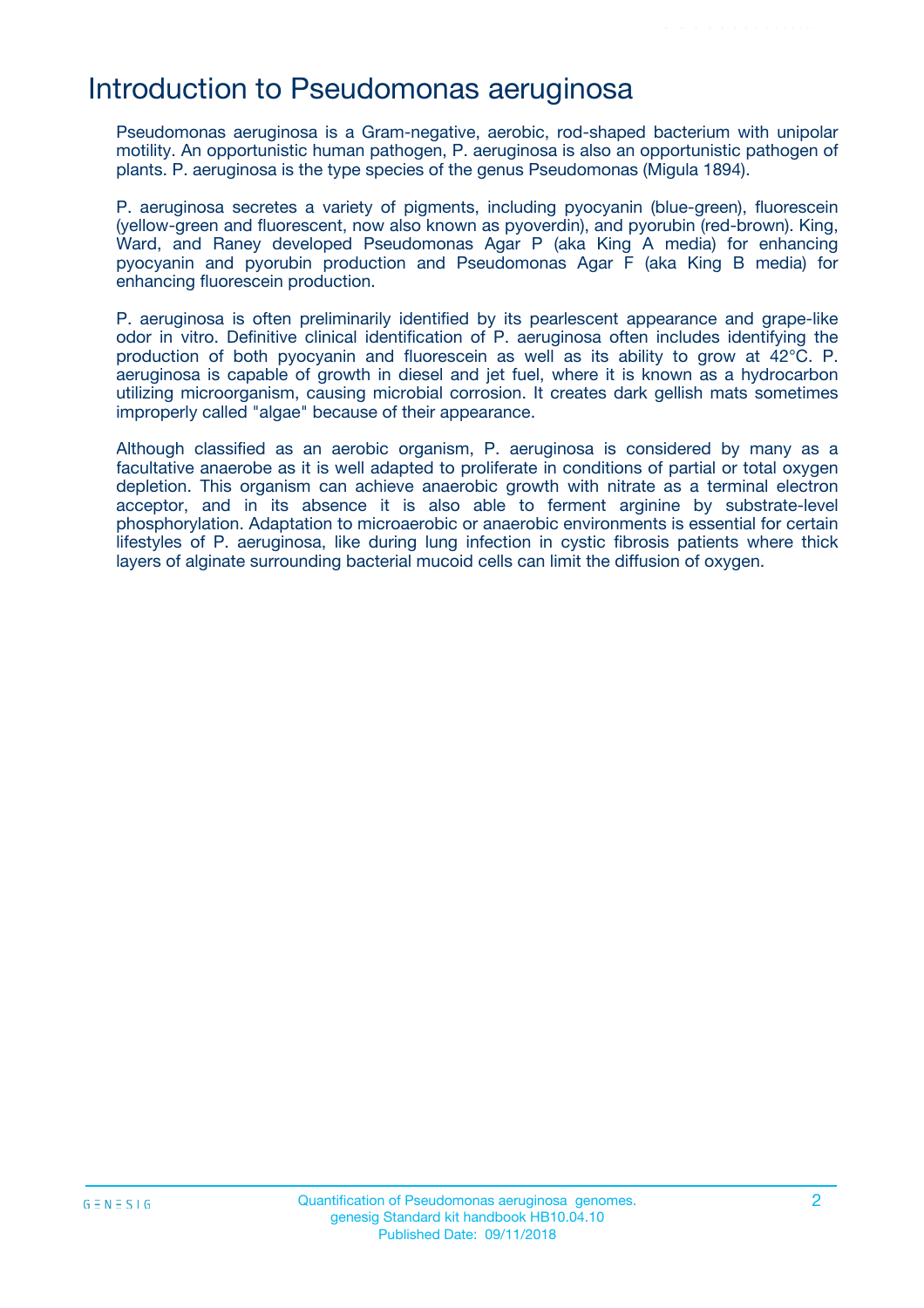# **Specificity**

The Primerdesign genesig Kit for Pseudomonas aeruginosa (P.aeruginosa) genomes is designed for the in vitro quantification of P.aeruginosa genomes. The kit is designed to have a broad detection profile. Specifically, the primers represent 100% homology with over 95% of the NCBI database reference sequences available at the time of design.

The dynamics of genetic variation means that new sequence information may become available after the initial design. Primerdesign periodically reviews the detection profiles of our kits and when required releases new versions.

The target sequence (regA) has previously been shown to be a good genetic marker for H. influenza in other real time PCR based studies (K.E. Shannon et.al. 2008). The primers and probe sequences in this kit have 100% homology with over 95% of reference sequences in the NCBI database based on a comprehensive bioinformatics analysis.

If you require further information, or have a specific question about the detection profile of this kit then please send an e.mail to enquiry@primerdesign.co.uk and our bioinformatics team will answer your question.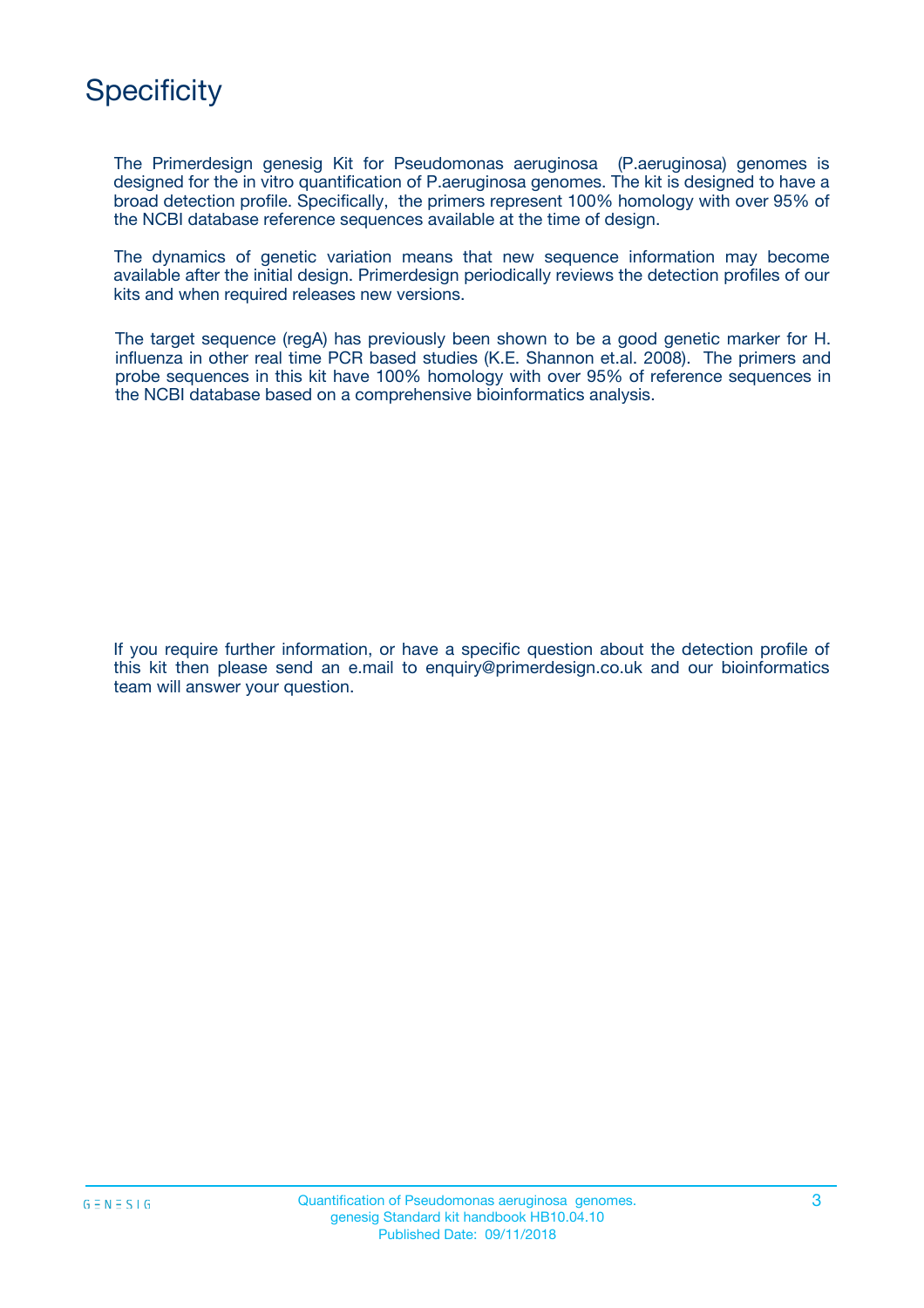# Kit contents

- **P.aeruginosa specific primer/probe mix (150 reactions BROWN)** FAM labelled
- **P.aeruginosa positive control template (for Standard curve RED)**
- **RNase/DNase free water (WHITE)** for resuspension of primer/probe mixes
- **Template preparation buffer (YELLOW)** for resuspension of positive control template and standard curve preparation

# Reagents and equipment to be supplied by the user

#### **Real-time PCR Instrument**

#### **Extraction kit**

This kit is recommended for use with genesig Easy DNA/RNA extraction kit. However, it is designed to work well with all processes that yield high quality RNA and DNA with minimal PCR inhibitors.

#### **oasig**TM **lyophilised or Precision**®**PLUS 2X qPCR Master Mix**

This kit is intended for use with oasig or PrecisionPLUS2X qPCR Master Mix.

**Pipettors and Tips**

**Vortex and centrifuge**

**Thin walled 1.5 ml PCR reaction tubes**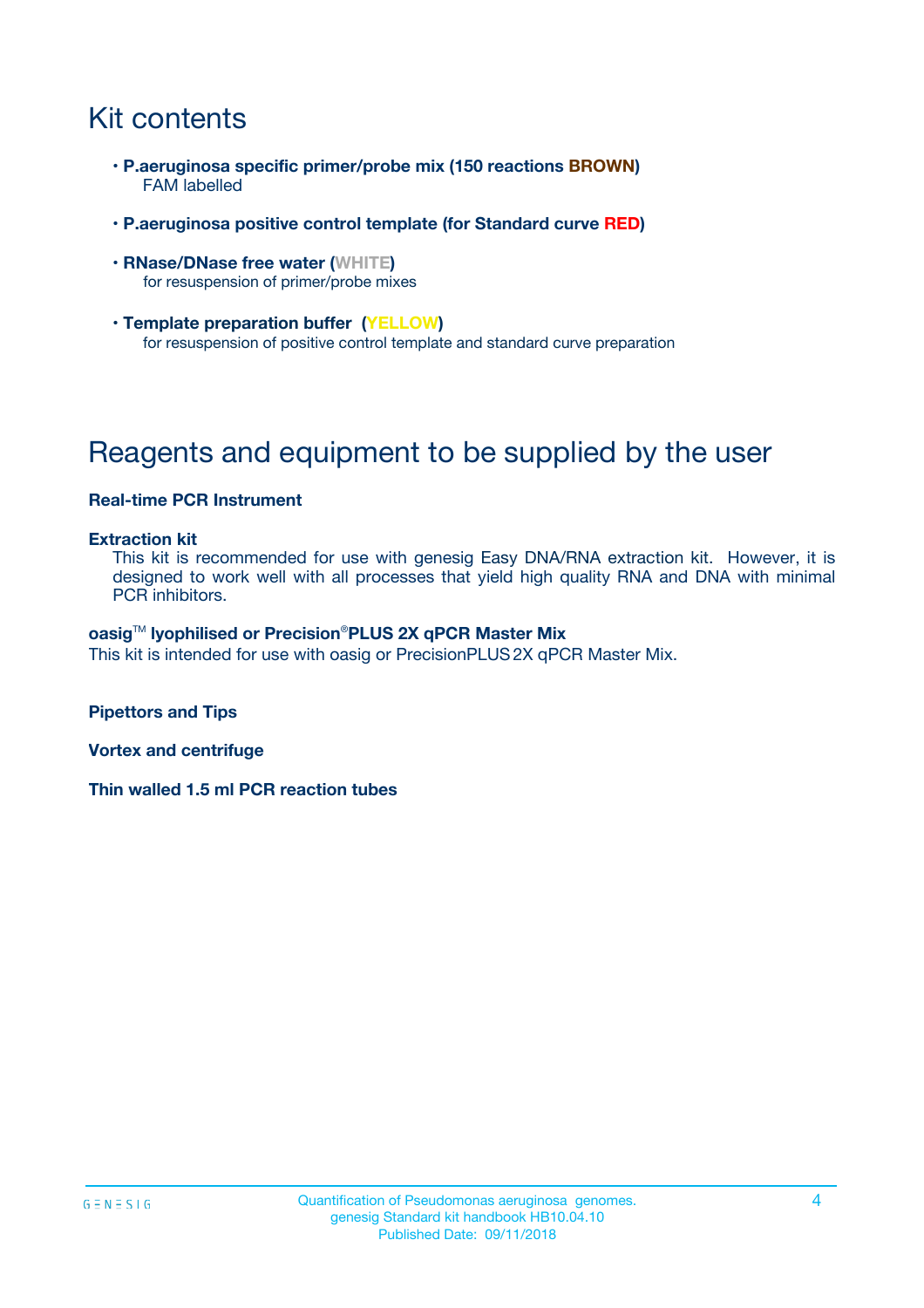### Kit storage and stability

This kit is stable at room temperature but should be stored at -20ºC on arrival. Once the lyophilised components have been resuspended they should not be exposed to temperatures above -20°C for longer than 30 minutes at a time and unnecessary repeated freeze/thawing should be avoided. The kit is stable for six months from the date of resuspension under these circumstances.

If a standard curve dilution series is prepared this can be stored frozen for an extended period. If you see any degradation in this serial dilution a fresh standard curve can be prepared from the positive control.

Primerdesign does not recommend using the kit after the expiry date stated on the pack.

### Suitable sample material

All kinds of sample material suited for PCR amplification can be used. Please ensure the samples are suitable in terms of purity, concentration, and DNA integrity. Always run at least one negative control with the samples. To prepare a negative-control, replace the template DNA sample with RNase/DNase free water.

### Dynamic range of test

Under optimal PCR conditions genesig P.aeruginosa detection kits have very high priming efficiencies of >95% and can detect less than 100 copies of target template.

### Notices and disclaimers

This product is developed, designed and sold for research purposes only. It is not intended for human diagnostic or drug purposes or to be administered to humans unless clearly expressed for that purpose by the Food and Drug Administration in the USA or the appropriate regulatory authorities in the country of use. During the warranty period Primerdesign genesig detection kits allow precise and reproducible data recovery combined with excellent sensitivity. For data obtained by violation to the general GLP guidelines and the manufacturer's recommendations the right to claim under guarantee is expired. PCR is a proprietary technology covered by several US and foreign patents. These patents are owned by Roche Molecular Systems Inc. and have been sub-licensed by PE Corporation in certain fields. Depending on your specific application you may need a license from Roche or PE to practice PCR. Additional information on purchasing licenses to practice the PCR process may be obtained by contacting the Director of Licensing at Roche Molecular Systems, 1145 Atlantic Avenue, Alameda, CA 94501 or Applied Biosystems business group of the Applera Corporation, 850 Lincoln Centre Drive, Foster City, CA 94404. In addition, the 5' nuclease assay and other homogeneous amplification methods used in connection with the PCR process may be covered by U.S. Patents 5,210,015 and 5,487,972, owned by Roche Molecular Systems, Inc, and by U.S. Patent 5,538,848, owned by The Perkin-Elmer Corporation.

### Trademarks

Primerdesign™ is a trademark of Primerdesign Ltd.

genesig $^\circledR$  is a registered trademark of Primerdesign Ltd.

The PCR process is covered by US Patents 4,683,195, and 4,683,202 and foreign equivalents owned by Hoffmann-La Roche AG. BI, ABI PRISM® GeneAmp® and MicroAmp® are registered trademarks of the Applera Genomics (Applied Biosystems Corporation). BIOMEK® is a registered trademark of Beckman Instruments, Inc.; iCycler™ is a registered trademark of Bio-Rad Laboratories, Rotor-Gene is a trademark of Corbett Research. LightCycler™ is a registered trademark of the Idaho Technology Inc. GeneAmp®, TaqMan® and AmpliTaqGold® are registered trademarks of Roche Molecular Systems, Inc., The purchase of the Primerdesign reagents cannot be construed as an authorization or implicit license to practice PCR under any patents held by Hoffmann-LaRoche Inc.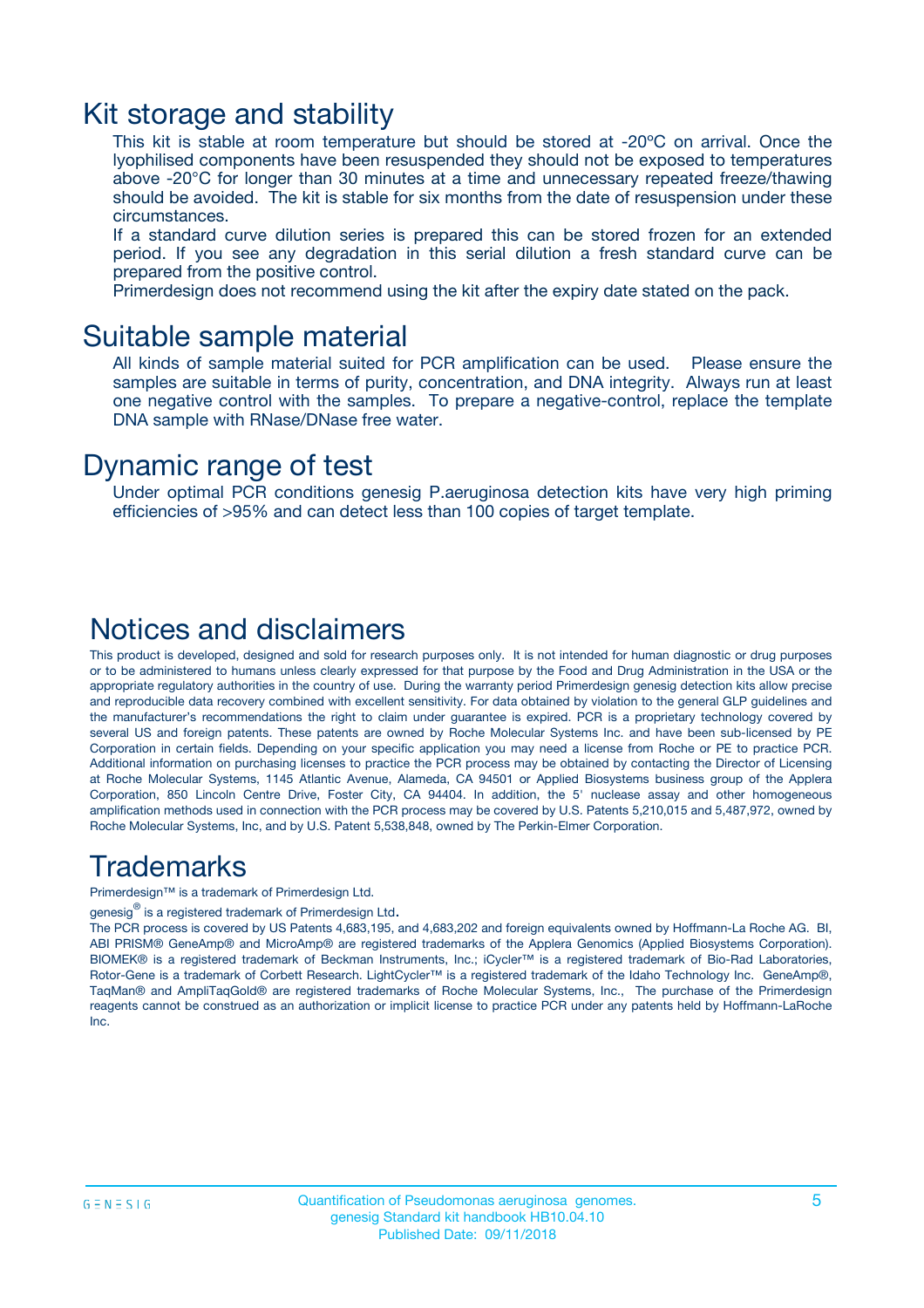# Principles of the test

#### **Real-time PCR**

A P.aeruginosa specific primer and probe mix is provided and this can be detected through the FAM channel.

The primer and probe mix provided exploits the so-called TaqMan® principle. During PCR amplification, forward and reverse primers hybridize to the P.aeruginosa DNA. A fluorogenic probe is included in the same reaction mixture which consists of a DNA probe labeled with a 5`-dye and a 3`-quencher. During PCR amplification, the probe is cleaved and the reporter dye and quencher are separated. The resulting increase in fluorescence can be detected on a range of qPCR platforms.

#### **Positive control**

For copy number determination and as a positive control for the PCR set up, the kit contains a positive control template. This can be used to generate a standard curve of P.aeruginosa copy number / Cq value. Alternatively the positive control can be used at a single dilution where full quantitative analysis of the samples is not required. Each time the kit is used, at least one positive control reaction must be included in the run. A positive result indicates that the primers and probes for detecting the target P.aeruginosa gene worked properly in that particular experimental scenario. If a negative result is obtained the test results are invalid and must be repeated. Care should be taken to ensure that the positive control does not contaminate any other kit component which would lead to false-positive results. This can be achieved by handling this component in a Post PCR environment. Care should also be taken to avoid cross-contamination of other samples when adding the positive control to the run. This can be avoided by sealing all other samples and negative controls before pipetting the positive control into the positive control well.

#### **Negative control**

To validate any positive findings a negative control reaction should be included every time the kit is used. For this reaction the RNase/DNase free water should be used instead of template. A negative result indicates that the reagents have not become contaminated while setting up the run.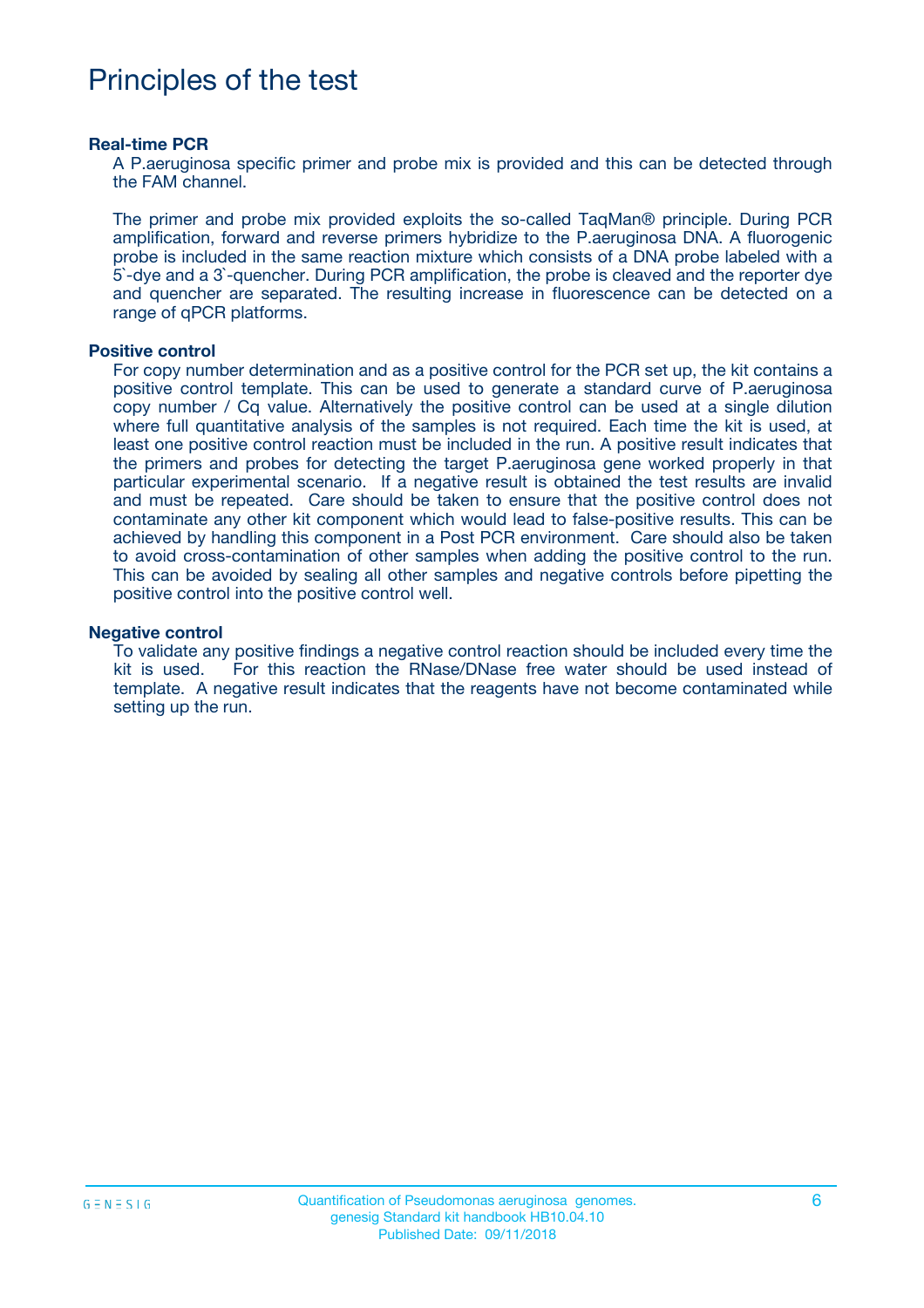# Resuspension protocol

To minimize the risk of contamination with foreign DNA, we recommend that all pipetting be performed in a PCR clean environment. Ideally this would be a designated PCR lab or PCR cabinet. Filter tips are recommended for all pipetting steps.

#### **1. Pulse-spin each tube in a centrifuge before opening.**

This will ensure lyophilised primer and probe mix is in the base of the tube and is not spilt upon opening the tube.

**2. Resuspend the kit components in the RNase/DNase free water supplied, according to the table below.**

To ensure complete resuspension, vortex each tube thoroughly.

| Component - resuspend in water        | Volume |
|---------------------------------------|--------|
| <b>Pre-PCR pack</b>                   |        |
| P.aeruginosa primer/probe mix (BROWN) | 165 ul |

### **3. Resuspend the positive control template in the template preparation buffer supplied, according to the table below:**

To ensure complete resuspension, vortex the tube thoroughly.

| Component - resuspend in template preparation buffer | Wolume!     |
|------------------------------------------------------|-------------|
| <b>Post-PCR heat-sealed foil</b>                     |             |
| P.aeruginosa Positive Control Template (RED) *       | $500$ $\mu$ |

\* This component contains high copy number template and is a VERY significant contamination risk. It must be opened and handled in a separate laboratory environment, away from the other components.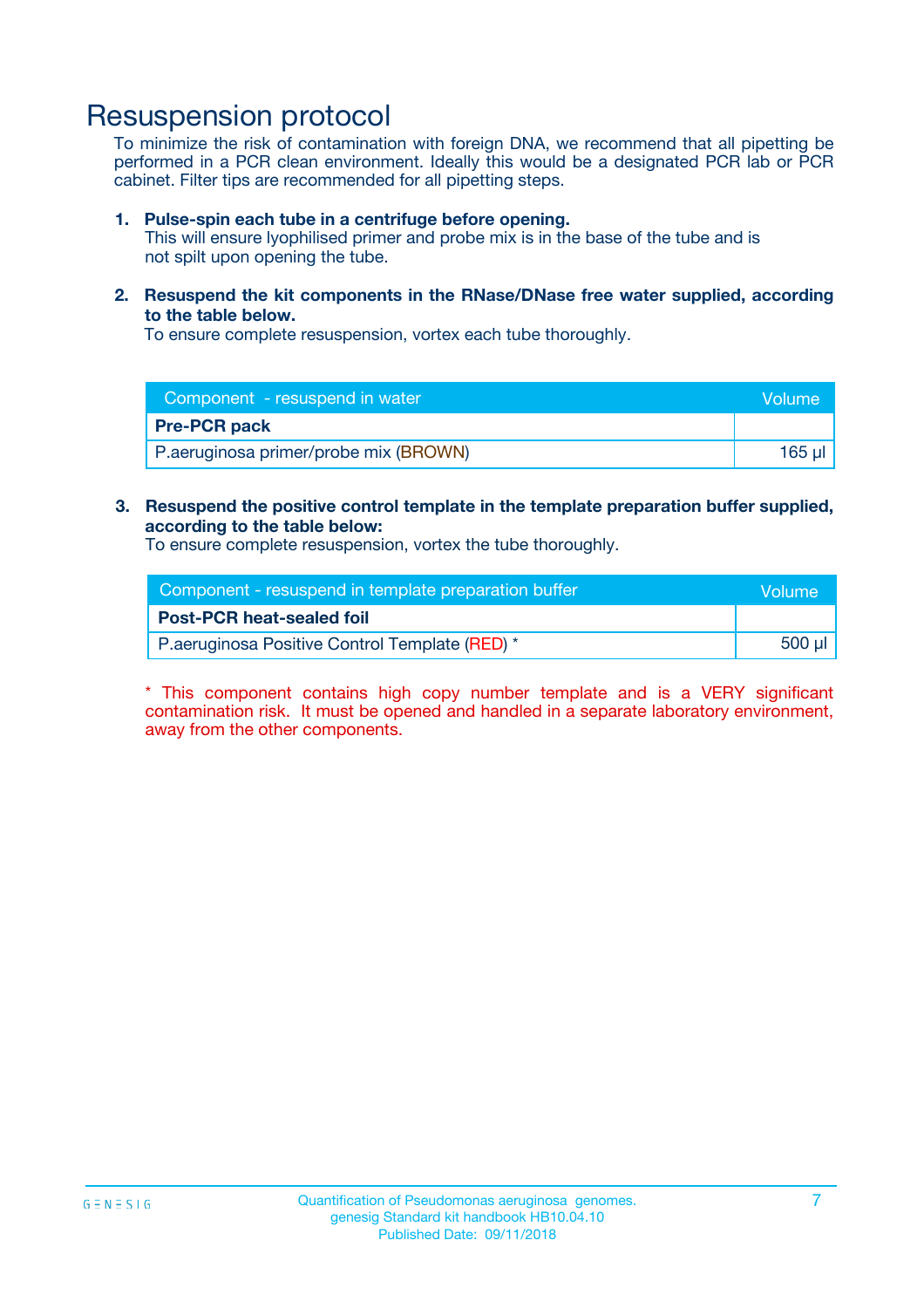# qPCR detection protocol

**1. For each DNA sample prepare a reaction mix according to the table below:** Include sufficient reactions for positive and negative controls.

| Component                                 | Volume   |
|-------------------------------------------|----------|
| oasig or PrecisionPLUS 2X qPCR Master Mix | 10 $\mu$ |
| P.aeruginosa primer/probe mix (BROWN)     | 1 $\mu$  |
| <b>RNase/DNase free water (WHITE)</b>     | $4 \mu$  |
| <b>Final Volume</b>                       | $15 \mu$ |

- **2. Pipette 15µl of this mix into each well according to your qPCR experimental plate set up.**
- **3. Prepare DNA templates for each of your samples.**
- **4. Pipette 5µl of DNA template into each well, according to your experimental plate set up.**

For negative control wells use 5µl of RNase/DNase free water. The final volume in each well is 20µl.

**5. If a standard curve is included for quantitative analysis, prepare a reaction mix according to the table below:**

| Component                                 | Volume     |
|-------------------------------------------|------------|
| oasig or PrecisionPLUS 2X qPCR Master Mix | 10 µl      |
| P.aeruginosa primer/probe mix (BROWN)     | 1 µI       |
| <b>RNase/DNase free water (WHITE)</b>     | $4 \mu$    |
| <b>Final Volume</b>                       | $15$ $\mu$ |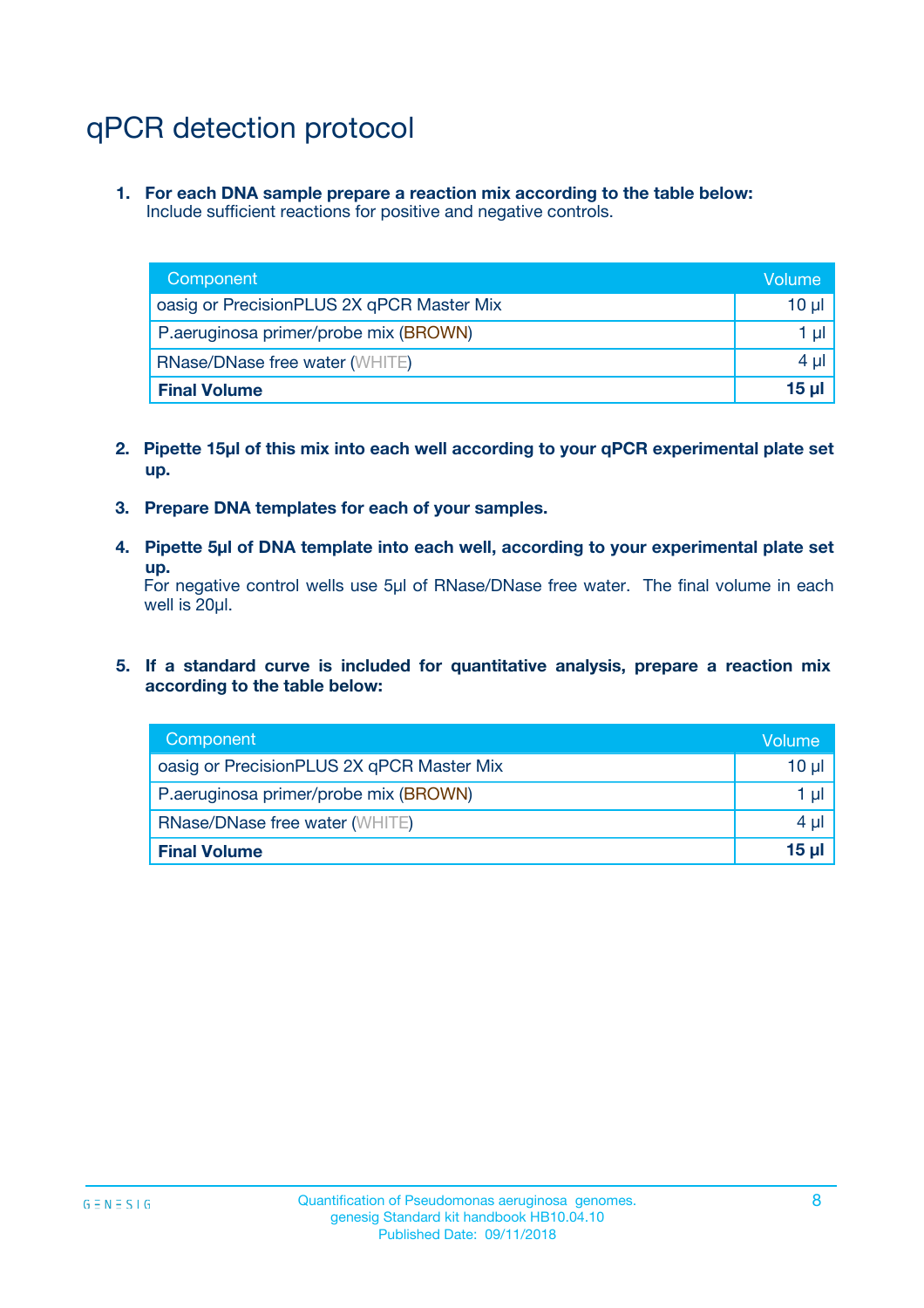### **6. Preparation of a standard curve dilution series.**

- 1) Pipette 90µl of template preparation buffer into 5 tubes and label 2-6
- 2) Pipette 10µl of Positive Control Template (RED) into tube 2
- 3) Vortex thoroughly
- 4) Change pipette tip and pipette 10µl from tube 2 into tube 3
- 5) Vortex thoroughly

Repeat steps 4 and 5 to complete the dilution series

| <b>Standard Curve</b>         | <b>Copy Number</b>     |
|-------------------------------|------------------------|
| Tube 1 Positive control (RED) | $2 \times 10^5$ per µl |
| Tube 2                        | $2 \times 10^4$ per µl |
| Tube 3                        | $2 \times 10^3$ per µl |
| Tube 4                        | $2 \times 10^2$ per µl |
| Tube 5                        | 20 per µl              |
| Tube 6                        | $2$ per $\mu$          |

7. Pipette 5µl of standard template into each well for the standard curve according to your experimental plate set up.

The final volume in each well is 20µl.

# qPCR amplification protocol

Amplification conditions using oasig or PrecisionPLUS2X qPCR Master Mix.

|             | <b>Step</b>       | <b>Time</b>     | Temp    |
|-------------|-------------------|-----------------|---------|
|             | Enzyme activation | 2 min           | 95 $°C$ |
| Cycling x50 | Denaturation      | 10 <sub>s</sub> | 95 $°C$ |
|             | DATA COLLECTION * | 60 s            | 60 °C   |

\* Fluorogenic data should be collected during this step through the FAM channel